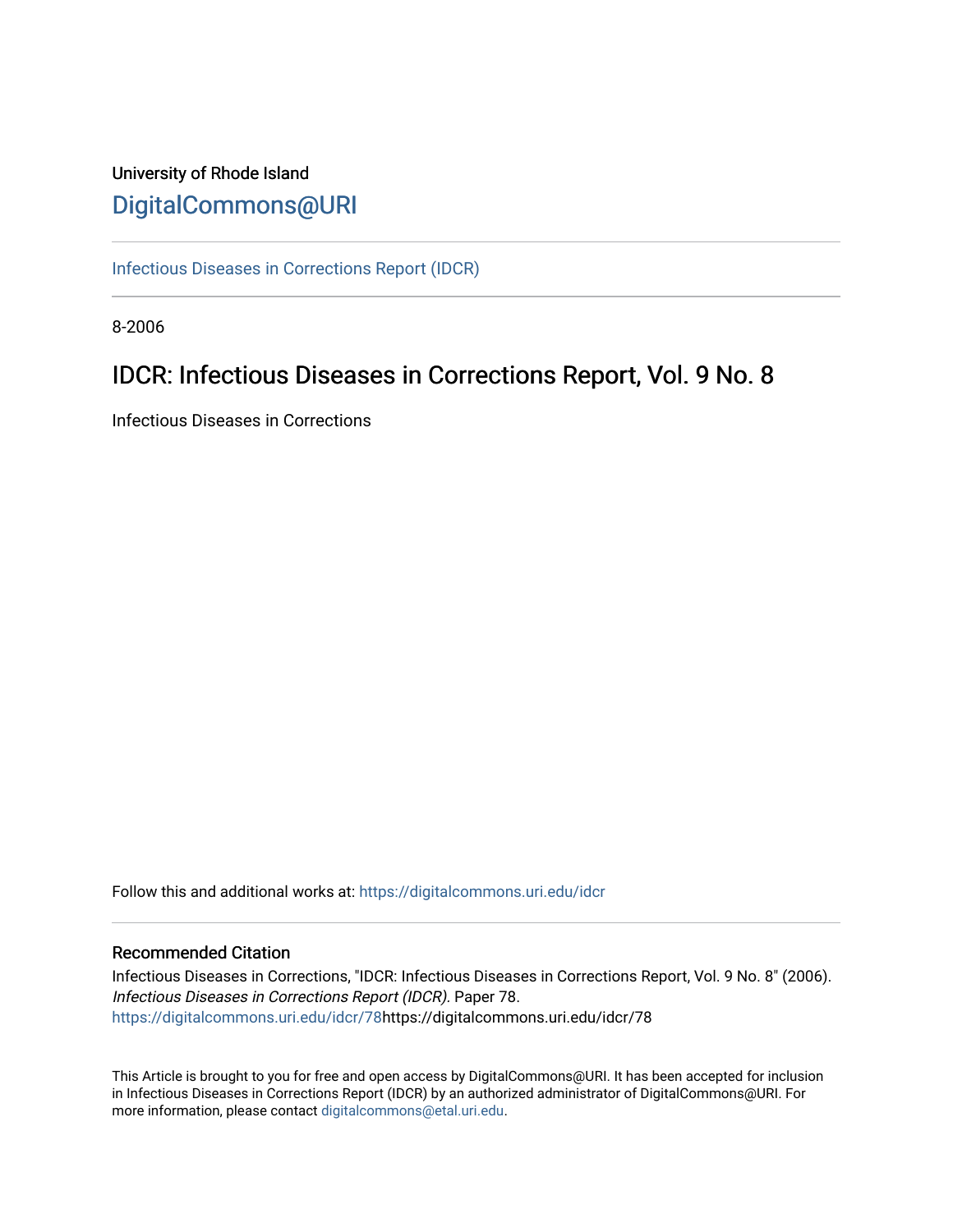



August 2006 Vol. 10, Issue 8

# **INFECTIOUS DISEASES IN CORRECTIONS REPORT**

**JOINTLY SPONSORED BY THE MEDICAL EDUCATION COLLABORATIVE, INC.**

# **ABOUT IDCR**

*IDCR, a forum for correctional problem solving, targets correctional physicians, nurses, administrators, outreach workers, and case managers. Published monthly and distributed by email and fax, IDCR provides up-to-the moment information on HIV/AIDS, hepatitis, and other infectious diseases, as well as efficient ways to administer treatment in the correctional environment. Continuing Medical Education credits are provided by The Medical Education Collaborative (MEC). This activity is jointly sponsored by IDCR and The Medical Education Collaborative (MEC). IDCR is distributed to all members of the Society of Correctional Physicians (SCP) within the SCP publication, CorrDocs (www.corrdocs.org).*

## **EXECUTIVE EDITOR**

**Anne S. De Groot, MD** *Director, TB/HIV Research Lab, Brown Medical School*

### **CHIEF EDITOR David A. Wohl, MD** *Associate Professor of Medicine*

*University of North Carolina AIDS Clinical Research Unit*

### **DEPUTY EDITORS Joseph Bick, MD** *Chief Medical Officer,*

*California Medical Facility, California Department of Corrections*

> **Renee Ridzon, MD** *Consultant*

# **SUPPORTERS**

*IDCR is grateful for the support of the following companies through unrestricted educational grants:*

*Major Support: Abbott Laboratories and Roche Pharmaceuticals.* 

*Sustaining: Pfizer Inc., Gilead Sciences, Inc., GlaxoSmithKline, Merck & Co., Schering-Plough, and Boehringer Ingelheim*

**MANAGING HEPATITIS B VIRUS INFECTION: AN INTERVIEW WITH CHLOE THIO, MD - ASSOCIATE PROFESSOR OF MEDICINE, JOHNS HOPKINS MEDICAL SCHOOL**

## *David Alain Wohl, MD*

*Associate Professor of Medicine AIDS Clinical Trials Unit The University of North Carolina - Chapel Hill*

*Disclosures: DW - Speakers Bureau: Boehringer Ingelheim, Abbott Laboratories, Bristol-Myers Squibb, Gilead Sciences, Inc. Research Grant: Roche Pharmaceuticals, Abbott Laboratories Consultant: Abbott Laboratories and Gilead Sciences, Inc.*

There have been a number of significant developments in the management of HBV in recent years, particularly new therapeutic agents that can be used by both the HIV co-infected and the HBV mono-infected patient. IDCR Co-Editor, David Wohl, MD, interviewed Chloe Thio, MD to get her perspective on the state of the art of the management of HBV. Dr. Thio is an infectious diseases physician at Johns Hopkins in Baltimore specializing in the management of patients with HIV and viral hepatitis co-infection. She conducts clinical investigations of HBV therapy and recently published an article in Clinical Infectious Diseases titled, "Treatment of Chronic Hepatitis B Infection in HIV-Infected Persons: Thinking Outside the Black Box."

Dr. David Wohl (**DW**): The prevalence of hepatitis B virus (HBV) in prisons and jails in the US is several fold higher than the general population, and in many correctional facilities HBV screening is routinely conducted in inmates who are HIV-infected, therefore, I want to start by asking you about the management of HBV in the HIVinfected patient. What is your approach to managing HBV in HIV+ inmates who have active HBV but also have a high CD4 cell count and no indication for HIV therapy?

Dr. Chloe Thio (**CT**): Before I would even consider HBV therapy in a newly diagnosed patient with active HBV infection, I would monitor them for six months to a year just to be sure this is a chronic infection and not acute HBV. Specifically, I would look to see if hepatitis B surface antigen (HBsAg) was lost or if the serologic pattern shifted from hepatitis B e antigen (HBeAg) positive to negative. This would help me determine if this was a person in the midst of a recent infection and possibly clearing their

virus. Importantly, even if this is chronic HBV infection, a small proportion of people will clear the virus on their own - approximately 0.5% per year (1). So, I would monitor closely for a time, as I'd want to be sure I know the patient before



*Hepatitis B Virus Source: Barth K, Frese M. Freiburg University*

starting therapy, especially since HBV therapy is not as effective as we would like. However, if the patient has evidence of end-stage liver disease I would consider therapy sooner.

**DW:** What if in this case the HBsAg is found to persist during the first year? What would you do then?

**CT:** First, I would check several serological tests including HBeAg, anti-HBe, and a HBV DNA level. I check the HBeAg status to know if the patient has HBeAg positive or negative chronic hepatitis B and to follow the HBeAg status with therapy. There are some people with positive HBsAg and normal liver transaminase levels who have undetectable or low HBV DNA

## *Continued on page 3*

| What's Inside                    |  |  |  |  |  |
|----------------------------------|--|--|--|--|--|
|                                  |  |  |  |  |  |
| Spotlight manufacturers and pg 5 |  |  |  |  |  |
|                                  |  |  |  |  |  |
|                                  |  |  |  |  |  |
|                                  |  |  |  |  |  |
|                                  |  |  |  |  |  |
|                                  |  |  |  |  |  |

*If you have any problems with this fax transmission please call 800.748.4336 or e-mail us at IDCR@corrections.net*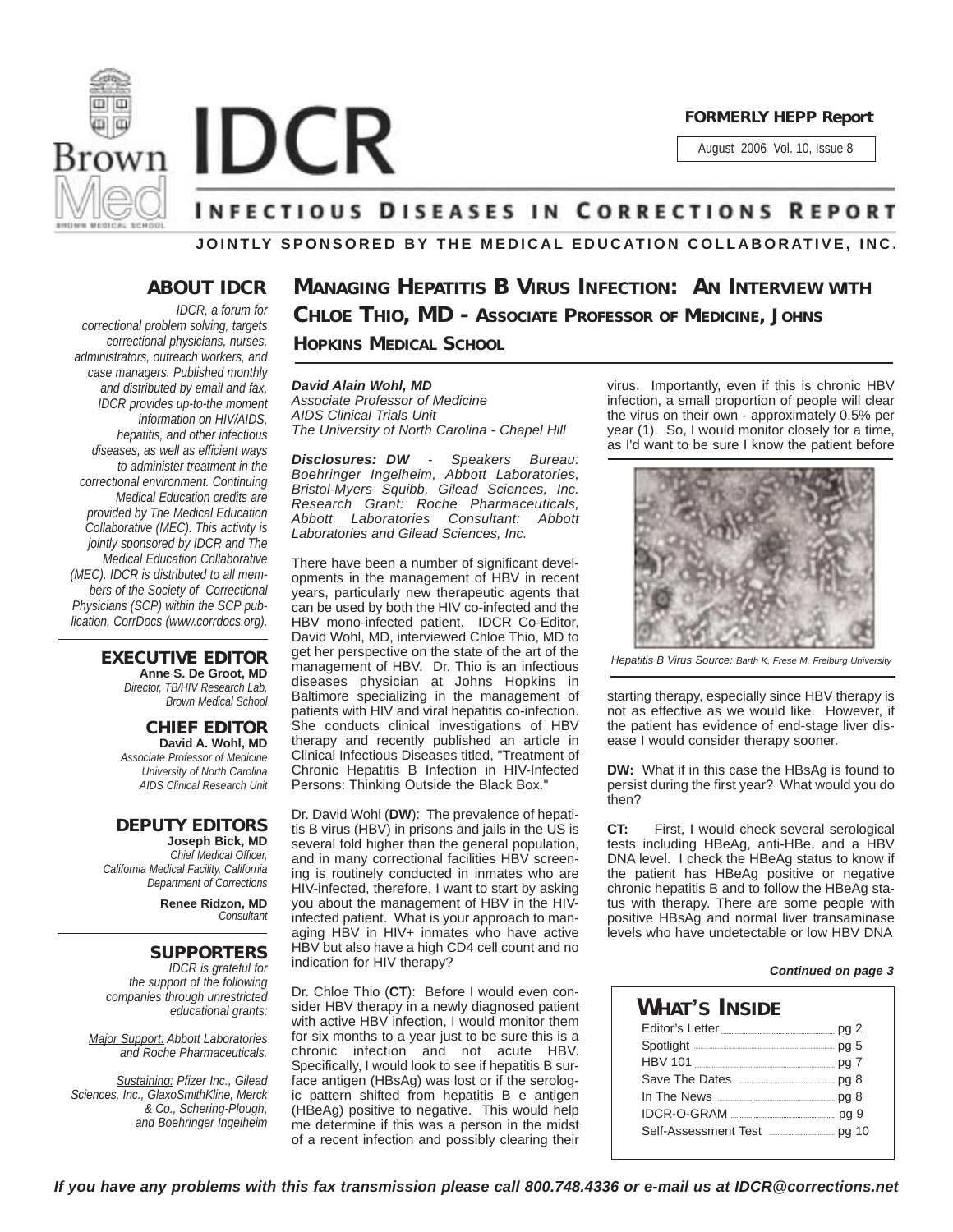# **LETTER FROM THE EDITOR** *(continued from page 2)*

Dear Corrections Colleagues,

Viral hepatitis is endemic in correctional populations. In some systems, over 40% of inmates are infected with hepatitis C virus (HCV) and outbreaks of hepatitis B virus (HBV) have been reported in correctional settings. Both viruses can co-infect HIV-positive individuals, complicating HIV management. Recent data describe increasing rates of mortality due to viral hepatitis among HIV-infected persons and liver disease is becoming a leading cause of death among patients with HIV. Given the heavy burden of hepatitis in prisons and jails, correctional clinicians must become familiar with the detection, prevention and management of both HCV and HBV.

In this issue of IDCR, Dr. Chloe Thio, a nationally recognized expert on HBV therapeutics, provides her perspective on the latest developments in HBV treatment and offers practical advice regarding commonly encountered dilemmas in HBV treatment. IDCR Board Member Dr. Bethany Weaver contributes a case study on HCV, highlighting the major issues related to counseling, staging and treatment of this all too prevalent infection. These instructive articles are supplemented by a list of resources readers can access to obtain further information.

While this issue was going to press, two major events occurred. The first was the International AIDS Society Conference (also called the World AIDS Conference). There were several major HIV therapeutic developments presented at the conference and special sessions focusing on prisoners, including a session chaired by IDCR Executive Editor Dr. Annie De Groot. Special coverage of the conference will be included in the September issue. In addition, the Institute of Medicine of the National Academies of Science issued their anticipated report on ethical considerations regarding research involving prisoners. This important report will also be covered in-depth in the next issue of IDCR.

Lastly, IDCR and the American Academy of HIV Medicine (AAHIVM) are teaming up to help make the resources of the AAHIVM accessible to correctional clinicians and are hoping to work together on future continuing education projects. Visit the AAHIVM website at www.aahivm.org to learn more about the academy.

We look forward to reading your responses to what you read in IDCR. Email me at wohl@med.unc.edu or Annie De Groot at Annied@brown.edu. Letters to the editor can be found on the IDCR website.

**Sincerely** 

David Alain Wohl, MD Associate Professor of Medicine Division of Infectious Diseases AIDS Clinical Trials Unit The University of North Carolina - Chapel Hill

# **Subscribe to IDCR**

Fax to **401-272-7562** for any of the following: *(please print clearly or type)*

| Yes, I would like to add/update/correct (circle one) my contact information for my complimentary |  |
|--------------------------------------------------------------------------------------------------|--|
| subscription of IDCR fax/email newsletter.                                                       |  |

|                            | Yes, I would like to sign up the following colleague to receive a complimentary subscription of |
|----------------------------|-------------------------------------------------------------------------------------------------|
| IDCR fax/email newsletter. |                                                                                                 |

Yes, I would like my IDCR to be delivered in the future as an attached PDF file in an email (rather than have a fax).

| <b>CHECK ONE:</b> |                                                                                                                                                                                                                                                                                                                                                                                                                  |  |
|-------------------|------------------------------------------------------------------------------------------------------------------------------------------------------------------------------------------------------------------------------------------------------------------------------------------------------------------------------------------------------------------------------------------------------------------|--|
|                   | O Physician O Physician Assistant O Nurse/Nurse Practitioner O Nurse Administrator<br>○ Pharmacist ○ Medical Director/Administrator ○ HIV Case Worker/Counselor ○ Other<br>ADDRESS:_________________________CITY: ___________________STATE: _____ZIP: __________                                                                                                                                                 |  |
|                   | $\mathsf{FAX:}\hspace{-.05in} \_\hspace{-.05in} \_\hspace{-.05in} \_\hspace{-.05in} \_\hspace{-.05in} \_\hspace{-.05in} \_\hspace{-.05in} \_\hspace{-.05in} \_\hspace{-.05in} \_\hspace{-.05in} \_\hspace{-.05in} \_\hspace{-.05in} \_\hspace{-.05in} \_\hspace{-.05in} \_\hspace{-.05in} \_\hspace{-.05in} \_\hspace{-.05in} \_\hspace{-.05in} \_\hspace{-.05in} \_\hspace{-.05in} \_\hspace{-.05in} \_\hspace$ |  |
|                   |                                                                                                                                                                                                                                                                                                                                                                                                                  |  |

### **Faculty Disclosure**

*\*Disclosures are listed at the beginning of the articles.*

The employees of The Medical Education Collaborative have no financial relationships to disclose.

In accordance with the Accreditation Council for Continuing Medical Education Standards for Commercial Support, the faculty for this activity have been asked to complete Conflict of Interest Disclosure forms. Disclosures are listed at the end of articles.

> **Associate Editors** Rick Altice, MD *Yale University AIDS Program*

David Paar, MD *Associate Professor of Medicine, University of Texas, Medical Branch*

Dean Rieger, MD *Officer/Corporate Medical Director, Correct Care Solutions*

Karl Brown, MD, FACP *Infectious Disease Supervisor PHS-Rikers Island*

Ralf Jürgens *Consultant*

Joseph Paris, PhD, MD, FSCP, CCHP *Former Medical Director, Georgia Dept. of Corrections*

Lester Wright, MD, MPH *Chief Medical Officer, New York State Dept. of Correctional Services*

William Cassidy, MD *Associate Professor of Medicine, Louisiana State University Health Sciences Center*

Bethany Weaver, DO, MPH *Acting Instructor, Univ. of Washington, Center for AIDS and STD Research*

David Thomas, MD, JD *Professor and Chairman, Division of Correctional Medicine NSU-COM*

**Editorial Board** Neil Fisher, MD *Medical Director, Chief Health Officer, Martin Correctional Institute*

Lynn Taylor, MD *Assistant Professor of Medicine, Brown University School of Medicine, The Miriam Hospital*

Michael Poshkus, MD *Medical Program Director, Rhode Island Department of Corrections*

Louis Tripoli, MD, FACFE *Vice President of Medical Affairs, CMS Correctional Medical Services*

Josiah Rich, MD *Associate Professor of Medicine and Community Health Brown University School of Medicine*

> Steven F. Scheibel, MD *Regional Medical Director Prison Health Services, Inc*

Mary Sylla *Director of Policy and Advocacy, Center for Health Justice*

Barry Zack, MPH *Executive Director, Centerforce*

Eric Avery, MD

Jim Montalto *The Corrections Connection*

**Layout** Jose Colon *The Corrections Connection*

**Distribution** Screened Images Multimedia

> **Managing Editor** Elizabeth Closson *IDCR*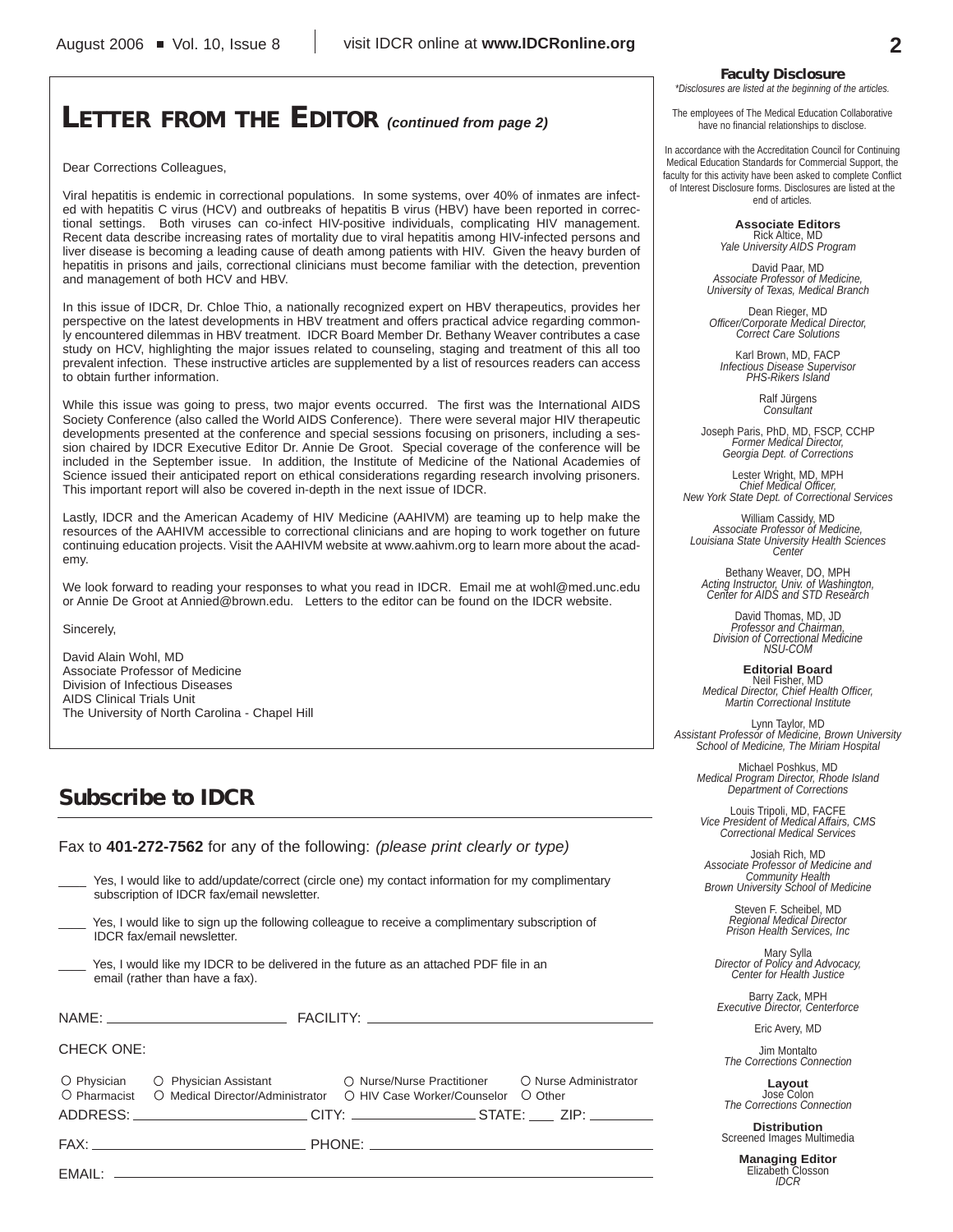### **MANAGING HEPATITIS B VIRUS INFECTION...** *(continued from page 1)*

levels (i.e. less than 104) and those people I would not treat (2). For those with higher HBV DNA levels I need to decide whether their HBV needs to be treated. In such cases I would consider getting a liver biopsy. The liver biopsy can be helpful in determining the need for HBV treatment - especially in a patient with low HBV DNA levels (3). So, for instance, in the case of a patient with a CD4 cell count of 450/mm3 who has a HBV DNA of 10<sup>5</sup> I would consider a liver biopsy to determine if treatment is needed now or can be deferred until HIV therapy is initiated later on. If the biopsy does not show significant liver disease, I might wait and do nothing except follow them every six months checking their ALT and their HBV DNA levels and look for development of liver problems such as cancer. Such patients will in the next few years probably need HIV therapy and at that time I can use drugs that have activity against both HIV and HBV.

**DW:** You are saying that liver biopsies can help the provider decide if HBV therapy is indicated but in many correctional facilities liver biopsy is difficult to obtain. How essential is the liver biopsy?

**CT:** The problem is that you cannot really rely on HBV DNA levels by themselves to tell you who needs HBV treatment. Therefore, the biopsy can be particularly helpful in determining whom not to treat. Certainly, if someone has an HBV DNA level of 10<sup>9</sup> and an ALT of 100, that person needs treatment and you really do not need the liver biopsy. But, if someone has an HBV viral load that is 10<sup>5</sup> and an ALT of 40 it is really hard to know how much liver damage is present, and a biopsy that shows minimal damage may dissuade you from treatment while the presence of more significant disease would support therapy. That said, outside corrections we often do get liver biopsies even in patients with clear cut indications for HBV therapy to have some idea as to what stage of the disease they have. But, without the luxury of the biopsy if there is a patient who by HBV DNA and transaminase levels plus clinical presentation you think needs HBV treatment, a biopsy is not essential. In cases where you are inclined not to treat, the biopsy becomes more imperative since you do not want to defer therapy of a patient with end-stage liver disease just because they have low levels of HBV DNA - which can happen.

**DW:** It sounds like persistent HBsAg positivity and a HBVDNA level at least 105 copies/ml qualify a patient for therapy. What about ALT?

**CT:** ALT is something that we do look at. The main reason is that studies have shown that for people with active HBV and normal ALT the response to treatment is

very low. So, we tend not to treat them unless they have evidence of liver disease. This relatively low treatment response is likely because you need an immune response to the virus in addition to antivirals and those with elevated ALT have more of an immune response to HBV.

**DW:** Any other criteria for treatment for HBV?

**CT:** For those from Asian countries but also for people from here, a family history of liver cancer is important and would tip me toward treating earlier as HBV is oncogenic and with that history I am more aggressive in trying to treat. Otherwise, that is it.

**DW:** For the patient we have been discussing who has HBV-HIV co-infection and high CD4+ cell counts and who does qualify for HBV therapy by persistent surface antigen positivity, HBV DNA levels and elevated ALT, what treatment would you recommend? Let's assume he does not want to or cannot have a liver biopsy.

**CT:** Foremost, no patient in this country should be treated with lamivudine (Epivir, Epvir-HBV, 3TC) alone as the active HBV agent - HIV+ or HIV-. Resistance develops relatively quickly and can hamstring future therapy. In this case, it is unlikely anyone would try to treat this patient with lamivudine mono-therapy but, were he to need HIV treatment he could mistakenly be placed on an antiretroviral regimen in which lamivudine is the only active HBV drug. In the situation of a patient who does not require HIV treatment I might consider pegylated interferon-alpha (Pegasys, Peg-Intron) because it does not have any effects on developing HIV drug resistance (4). Here an HBV genotype might be helpful as recent studies suggest that genotype A - the most common in the US - and genotype D, respond best to this agent. So, if he were genotype A that would push me to pegylated interferon. If pegylated interferon cannot be administered you would need to use drugs that will not be active against HIV so as to not risk HIV drug resistance. So, in a patient without prior HIV therapy and therefore unlikely to have lamivudine resistance my first choice would be entecavir (Baraculude). It is more potent than the alternative, adefovir (Hepsesera) (3, 4). In addition, to date, there is less resistance with entecavir than with adefovir - but this can be because entecavir has not been studied as much as adefovir. But, entecavir is more potent so I think we will see less resistance over the long term.

**DW:** We learned the hard way in HIV, and more recently hepatitis C virus (HCV), infection that mono-therapy is not as effective as combination therapy. Should we be treating HBV with more than one agent?

**CT:** In the long term we may find that

there might be a combination that is more potent than mono-therapy. As I said before, I would not use lamivudine alone as resistance develops rapidly. Now, with entecavir I feel fairly comfortable using this agent alone since there is practically 0% risk of resistance in the first year of treatment. You can monitor the patient's HBV DNA levels during that year and if it falls to undetectable then the risk of resistance is even closer to zero and you may be able to get away with mono-therapy. However, if the HBV level during the first year does not become undetectable, you might become concerned that this patient is at increased risk for resistance and consider adding a second drug.

**DW:** So, you might add adefovir?

**CT:** Right, I might but there are no data to support this. As more data emerge my algorithm might change. I think dual therapy will have its role but unlike HCV and HIV it may not be a 'one size fits all' solution.

**DW:** And, how long are we talking about as far as HBV therapy?

**CT:** With pegylated interferon treatment is for a year if you are HBeAg positive. If the patient is HBeAg negative then we really do not know how long to give pegylated interferon. There is a study that showed 24 months of standard interferon alfa 2b is better than less than 24 months (5). We do not know if this is also the case for pegylated interferon alpha. In general, I am less excited about using pegylated interferon in someone who is HBeAg negative as it tends to be longer term therapy and the response rates are not that great compared to those who are Hepatitis B e antigen positive - especially if they are genotype A.

For the nucleoside and nucleotide analogues the duration of therapy differs based on the HBeAg status. In persons with HBeAg-negative chronic Hepatitis B, indefinite therapy is needed since rebound invariably occurs. In HBeAg-positive disease, therapy can be stopped a minimum of six months after anti-HBe seroconversion but patients need to be monitored for relapse since it does occur.

**DW:** How do you monitor for treatment success once starting HBV therapy?

**CT:** For the first year at least I like to monitor every three months by getting a HBV DNA level and liver enzymes. In a correctional setting if that is impractical, I think every six months is also fine but you get a better sense of how the patient is doing with more frequent monitoring. If the HBV DNA is not undetectable after a year of therapy, consultation with a hepatitis specialist is in order.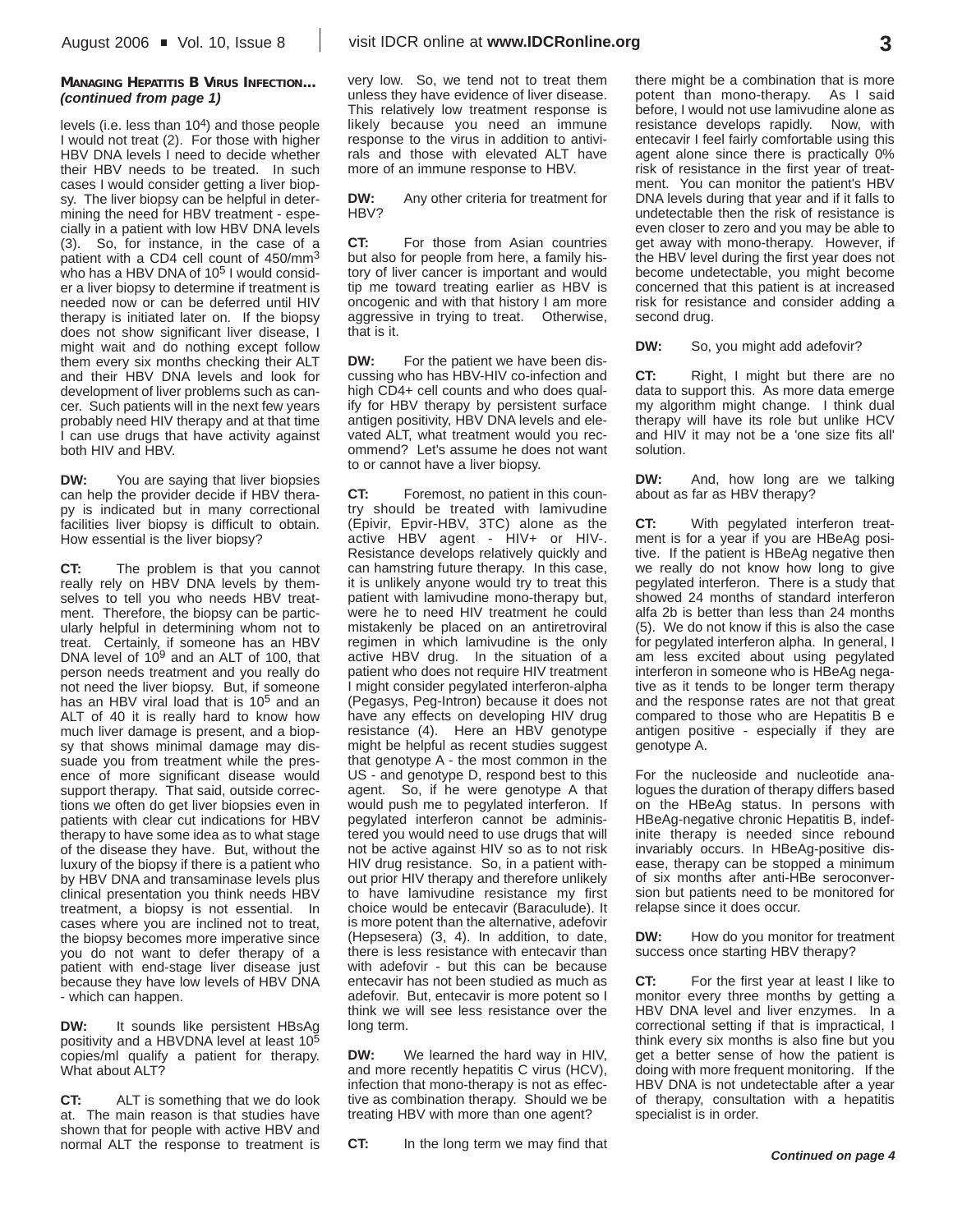## **MANAGING HEPATITIS B VIRUS INFECTION...** *(continued from page 3)*

**DW:** Our goal is undetectable? Not just a substantial reduction in viremia?

**CT:** Undetectable is my goal. We actually do not know what level of virus you need to obtain to reduce the risk of resistance mutations or stop the progression of liver disease but for now we should shoot for undetectable.

**DW:** Let's talk for a moment about the HIV-infected patient who has a history of lamivudine exposure. How is the management of this patient different?

**CT:** With prior exposure to lamivudine, you have to suspect there is lamivudine resistance. There are resistance tests for HBV that can be performed by central laboratories but if there is a history of prolonged lamivudine treatment that may be all you need. If you are not ready to treat their HIV, then the options you have are adefovir or entecavir. I wouldn't use pegylated interferon since there is a recent study showing that HIV-uninfected people with lamivudine resistance respond less well to this agent (6). Or, you can consider the combination of adefovir and entecavir. Adefovir has been shown to be effective in lamivudineresistant HBV. Entecavir is also effective but the lamivudine resistance mutations are part of those that are required to lead to entecavir resistance. In the first year of treatment, about 7% of persons with lamivudine resistance develop entecavir resistance (4).

**DW:** If you were going to start HIV therapy what would you choose?

**CT:** I use tenofovir (Viread) along with lamivudine or emtricitabine (Emtriva, FTC) - Truvada (Tenofovir+FTC fixed dose combination) is easy to use. Obviously, in a patient with lamivudine-resistant HBV, emtricitiabine would not be an active drug but we have learned from the HBV monoinfected that in lamivudine-resistant patients treated with adefovir, co-administration of lamivudine delayed adefovir resistance. So, I would use lamivudine or emtricitabine here even though there are no data looking at this phenomenon with tenofovir - but I am extrapolating from the adefovir experience.

**DW:** What about HBV treatment for the HIV-uninfected patient?

**CT:** What therapy I use depends on whether someone is HBeAg positive or not. If someone is HBeAg positive there is much more resistance data for entecavir than for tenofovir so if I am only going to use one, I would choose entecavir over tenofovir. Their potency is probably equivalent and my guess is that there will be little tenofovir resistance in the first year but it has not yet been studied in mono-infected patients so I tend not to use tenfovir alone and instead use Truvada - even in the mono-infected patients. Being HBeAg negative changes

things and these are almost two different diseases. People with negative HBeAg require long-term therapy. Those who are HbeAg positive you are able to monitor for conversion to anti-HBe positive and then, when that happens, stop therapy six months after seroconversion occurs. In HbeAg negative patients if you stop therapy they almost always rebound. So, in the HbeAg negative situation I virtually never use mono-therapy since I know they are going to be on the drug a long time.

**DW:** I am going to shift gears and ask you to clarify an issue that is getting increasingly confusing. How should we screen people with HIV-infection for HBV infection? A recent study by Raj Gandhi and colleagues from Harvard Medical School suggests that isolated Hepatitis B core antibody (anti-Hbc) may be falsely positive in a large proportion of HIV-infected people (7). In this particular study patients with anti-Hbc detected on HBV serologic testing but no other serologic evidence of HBV infection had a very muted response to HBV vaccination suggesting the absence of an anamnestic response that would be expected if there was prior HBV exposure.

**CT:** This is an issue where we really do not know the answer. In terms of screening to vaccinate for HBV I would only order the HbsAg and anti-Hbs and not the anti-Hbc. That way you are never stuck with the situation of the isolated anti-Hbc. If both the surface antigen and antibody were negative, I would vaccinate. This is one approach. In cases where there is isolated core antibody detected, I would obtain an HBV DNA. If that reveals no virus detected I would check it again in six months along with their serologies. If the result were the same I would vaccinate them for HBV.

**DW:** Do you ever check for HbeAg or anti-Hbe?

**CT:** The paper by Raj Gandhi found that people who had anti-Hbe present were less likely to have their anti-Hbc be a false positive result (7). If you are worried about the core antibody being a false positive you could check the anti-Hbe but it would not change my management, as I would still vaccinate them to try to elicit surface antibody.

**DW:** While we are on the topic of HBV vaccine, what dose do you use? The data on response to HBV vaccination among HIV-infected patients indicates a generally low response rate. Dialysis patients often receive a higher dose (40 ug) of the vaccine compared to the standard dose (20 ug) to overcome a similar suboptimal response rate.

**CT:** I initially start out with the standard dose vaccine and then if they do not respond, I administer the renal dose of the vaccine.

**DW:** Then you must be checking for hepatitis B surface antibody (anti-HBs) response in everyone you vaccinate?

**CT:** Correct. As you said, vaccine rates are low and you want to know if they respond appropriately. If they don't, despite a higher dose vaccine, then you want to know just for the purpose of counseling the patient.

**DW:** Thanks for taking time out to do this.

**CT:** Thank you.

#### *References:*

*1 McMahon BJ, Holck P, Bulkow L, et al. Serologic and clinical outcomes of 1536 Alaska Natives chronically infected with hepatitis B virus. Ann Intern Med. 2001;135(9):759-68.*

*2 Perrillo RP, Gish RG, Peters M, et al. Chronic hepatitis B: a critical appraisal of current approaches to therapy. Clin Gastroenterol Hepatol. 2006;4(2):233-48.*

*3 Soriano V, Puoti M, Bonacini M, et al. Care of patients with chronic hepatitis B and HIV co-infection: recommendations from an HIV-HBV International Panel. AIDS. 2005 Feb 18;19(3):221-40*

*4 Thio CL, Sulkowski MS, Thomas DL. Treatment of chronic hepatitis B in HIV-infected persons: thinking outside the black box. Clin Infect Dis. 2005;41(7):1035-40*

*5 Lampertico P, Del Ninno E, Vigano M, et al. Long-term suppression of hepatitis B e antigennegative chronic hepatitis B by 24-month interferon therapy. Hepatology. 2003;37(4):756-63.* 

*6 Leemans WF, Flink HJ, Janssen HL, et al. The effect of pegylated interferon-alpha on the treatment of lamivudine resistant chronic HBeAg positive hepatitis B virus infection. J Hepatol. 2006;44(3):507-11.*

*7 Gandhi RT, Wurcel A, Lee H, et al. Response to hepatitis B vaccine in HIV-1-positive subjects who test positive for isolated antibody to hepatitis B core antigen: implications for hepatitis B vaccine strategies. J Infect Dis. 2005;191(9):1435-41.*

Hepatitis B Surface **P**<sup>>8%</sup> High Antigen Prevalance  $\sum_{z=2\%}^{z=2\%}$  Low 2%-7% Middle

Geographic distribution of Hepatitis B prevalence, 2005 Source: CDC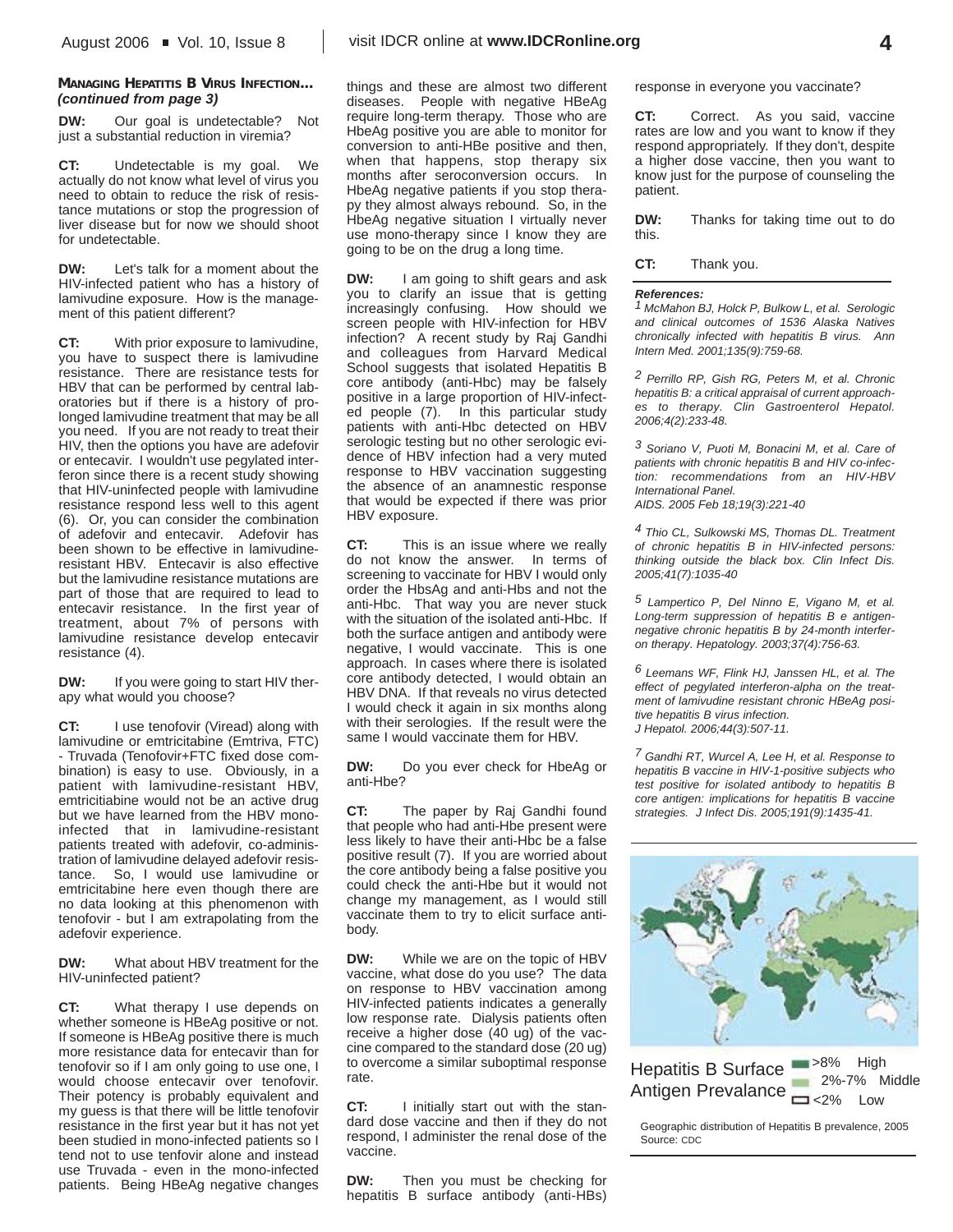# **SPOTLIGHT - HEPATITIS C VIRUS MANAGEMENT IN CORRECTIONAL SETTINGS: CASE FOR DISCUSSION**

*Bethany Weaver, DO MPH Infectious Disease Consultant Armor Correctional Health Services*

*Disclosures: Consultant: Merck & Co. Speaker's Bureau: Merck & Co., Gilead Sciences, Inc. Advisory Board: Merck & Co. Stockholder: Pfizer Inc.*

**Case 1:** A 36 year-old man presents to your clinic five days after his arrest for driving with a suspended license. He reports that he has a 10-year history of hepatitis C virus (HCV) infection and was diagnosed with AIDS after developing Pneumocystis jiroveci pneumonia (formerly known as Pneumocystis carinii pneumonia). He has a prior history of injection drug and alcohol use but has not used alcohol or injected drugs for five years. He has a history of depression without psychosis but one previous suicide attempt seven years ago. Four years ago he was prescribed a selective serotonin reuptake inhibitor (SSRI) for depression and he continues on this antidepressant without symptoms of major depression.

At the time of his arrest he was in HIV care at a local community clinic. He is receiving didanosine (Videx-EC), lamivudine, and efavirenz (Sustiva) and his most recent laboratories obtained 2 months ago revealed a CD4 cell count of 250/mm3 and undetectable HIV-1 viral load. He has never received treatment for HCV. You ask him what the status of his liver disease is (i.e. liver biopsy results, HCV genotype, HCV quantitative viral load) and he tells you he has "no idea" and that he has never had a biopsy.

**Question:** Assuming he will only be at the jail for a short time (i.e. 3 months or less) thereby making HCV treatment at your jail facility an unrealistic option, what information could you offer this inmate so that his chances of survival are improved after release?

**Discussion:** Given the time constraint, counseling needs to focus on providing the patient with the information that will enable him to make informed choices regarding his HCV care once he returns to the community. That HCV and subsequent cirrhosis is now a leading cause of death among those with HIV infection is important for this inmate to appreciate. The inmate should be informed that there are many potential benefits of HCV treatment with pegylated interferon (peg-IFN) plus ribavirin. These include the possibility of achieving HCV eradication (i.e. sustained virologic response, SVR). The odds of such eradication depend on several factors including the genotype of the infecting virus and the degree of liver damage. If he has genotype 1 HCV - the most common in the US - he would have an approximately 15-40% chance of HCV eradication as someone coinfected with HIV. Large trials demonstrate that additional factors associated with SVR include lower baseline HCV RNA level (less than 800,000 IU/ml), absence of cirrhosis, lower body weight (< 75 kg), younger age, tolerance of a higher ribavirin dose (at least 10.6 mg/kg per day in those with genotype 1), and adherence to treatment. Beyond cure, there are other potential benefits of HCV therapy including reduced risk of liver failure and complications related to HCV, such as cryoglobulinemia and hepatocellular carcinoma, and possible reversal of early cirrhosis. HCV treatment may also retard or reverse disease progression for individuals with hepatic fibrosis who are at greatest immediate risk for end stage liver disease and death.

However, this inmate should also be cautioned regarding the demands and risks of HCV therapy. The patient should understand that treatment does require injected and orally administered medications and can lead to an array of predictable side effects such as worsening depression and fatigue. Most of these adverse effects are reversible with discontinuation of HCV pharmacotherapy, although a minority may be permanent.

Many patients and providers remain unaware that approximately 15% of individuals with HCV antibodies do not have detectable levels of HCV in the blood and have probably cleared the virus on their own. Thus all patients who are seropositive for HCV should have a plasma HCV RNA level checked.

Importantly, all persons with HCV infection and a history of substance and alcohol dependency must be informed that many providers will not offer HCV treatment unless the patient has been "clean" from alcohol and/or illicit drugs for six months or more, despite a paucity of supporting data. This incarceration is a good opportunity to discuss prevention of HCV transmission including shared needles, sexual behaviors involving blood such as fisting, and others (perinatal, occupational, hemodialysis, household exposure to contaminated blood).

Referral to a clinic or center where HCV therapy is available should be made prior to release.

**Case 2:** Now assume the same inmate is seen by you in prison after being sentenced to three years.

**Questions:** If HCV treatment is an option at your facility, what would be the most appropriate work-up for this patient before beginning a discussion of treatment with him and why? If you establish that he is a good candidate for HCV treatment, what other tests might you order before treatment? What toxicities associated with peg-IFN and ribavirin should you be aware of and counsel your patient about? Would you continue didanosine, lamivudine, and efavirenz during the HCV treatment?

**Discussion:** Conduct a thorough physical examination looking for signs of decompensated liver disease (e.g. ascites) and evidence of an untreated opportunistic infection. Decompensated liver disease and/or untreated opportunistic infection represent contraindications to HCV treatment. HCV treatment could be revisited as a potential option only if the opportunistic infection is treated and the patient stabilizes on treatment; once decompensation occurs, it is

|                  | Table 1: Rules for Discontinuation of Treatment with<br>Peginterferon + Ribavirin in HIV/HCV Co-infected Patients                                             | <b>Co-infected Patients</b>               | Table 2: Peginterferon and Ribavirin Dosing in HIV/HCV                         |
|------------------|---------------------------------------------------------------------------------------------------------------------------------------------------------------|-------------------------------------------|--------------------------------------------------------------------------------|
|                  | Consider discontinuation of therapy in gento-<br>type 1-4 patients who do not achieve unde-                                                                   | Peginterferon alfa-2a                     | For all genotypes 180 mcg SQ once weekly                                       |
| The 12-week rule | tectable HCV RNA levels or a 2-log (100-fold)<br>drop from baseline in the 12th week. Consider<br>risks/benefits and base decision on case-by-<br>case basis. | Peginterferon alfa-2b                     | For all genotypes 1.5 mcg/kg SQ once<br>weekly                                 |
|                  | Treatment should be discontinued in genotype                                                                                                                  | Ribavirin-2 (divided oral<br>doses daily) | All genotypes: weight <75 kg 1,000 mg<br>All genotypes: weight >75 kg 1,200 mg |
|                  | 1-4 patients who have detectable viremia at<br>week 24 despite a 2-log reduction in viral load                                                                | Duration of therapy                       |                                                                                |
| The 12-week rule | in the 12th week.                                                                                                                                             | Genotype 1 or 4:                          | 48 wks                                                                         |
|                  |                                                                                                                                                               | Genotype 2 or 3:                          | 48 wks                                                                         |

*Modified from: Cotler S. Hepatitis C: transmission to treatment. Infectious Disease Special Edition. 2004;7:15-22 and Strader DB et al. Diagnosis, management, and treatment of hepatitis C (AASLD Practice Guideline). Hepatology. 2004;39(4):1147-71.* 

**5**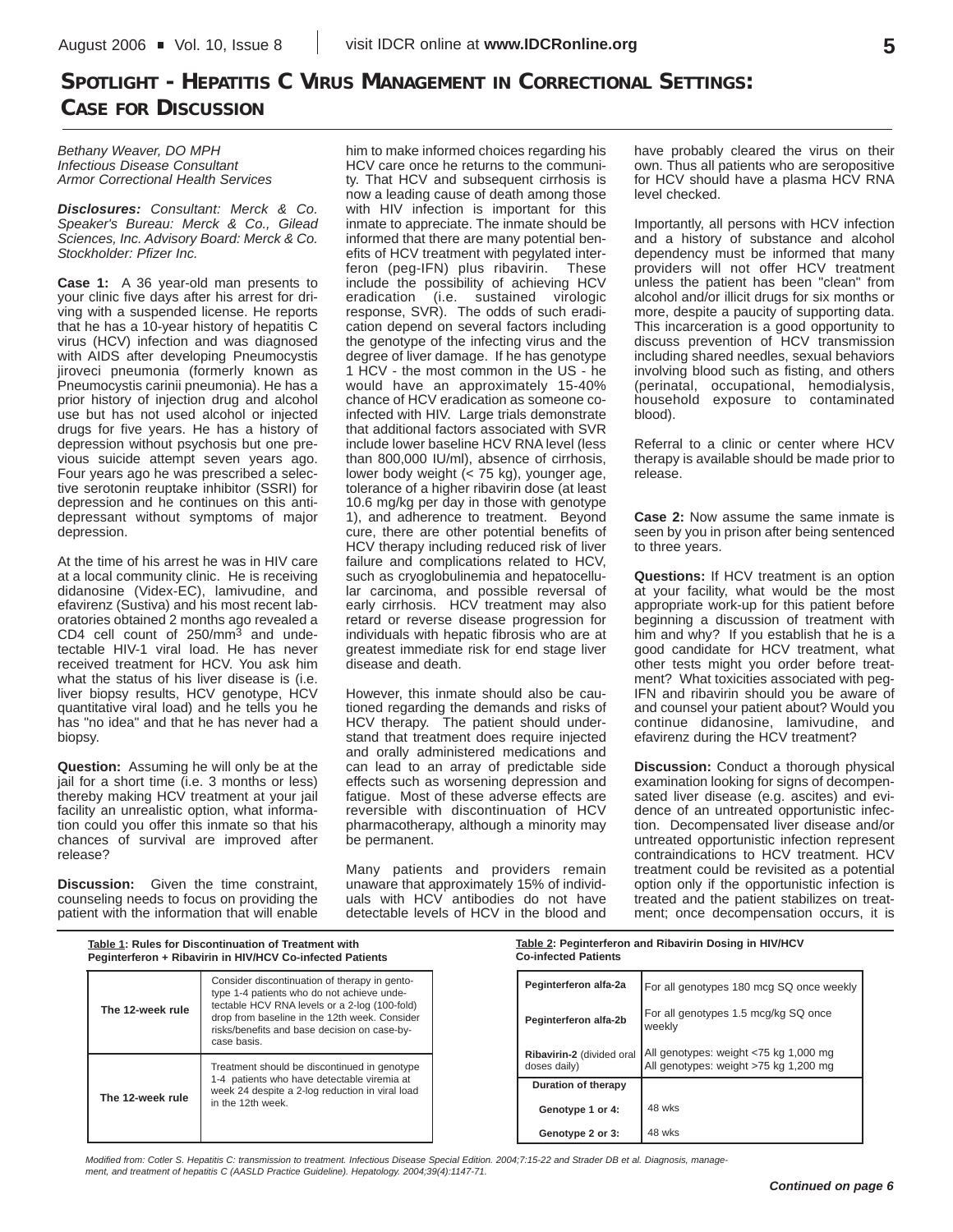too late for peg-IFN - refer for liver transplant. In individuals with decompensated

liver disease/cirrhosis, an ultrasound and alpha-fetoprotein level every six months to screen for hepatocellular carcinoma should be performed. You might consider performing a liver biopsy to rule out other correctable causes contributing to the liver failure (e.g. hepatic steatosis secondary to antiretroviral therapy, iron overload) if noninvasive evaluations (e.g. serum alpha 1 antitrypsin, iron studies) are inconclusive,



*Hepatitis C Virus - Source: CDC*

or to determine the degree of fibrosis. Experts currently recommend treating those with advanced HIV/AIDS (absolute CD4 cell count less than 200/mm3) with antiretroviral medications first, in an effort to achieve a CD4 cell count that is above 200/mm3 prior to HCV treatment, though some patients may not achieve this goal despite having a fully suppressed HIV viral load and would still be candidates for HCV treatment.

As far as laboratory studies, as described above, HCV genotype and RNA quantitative viral load should be ordered as should a complete metabolic panel (chemistries, transaminases, total bilirubin, albumin) ,a complete blood count with platelets, and a CD4 cell count. If the HCV RNA viral load is undetectable and remains undetectable at subsequent visits, no HCV treatment is necessary since there is no evidence of chronic HCV infection. In addition, knowing the HCV genotype allows you to give the patient a projected prognosis with treatment, as not all genotypes respond the same to treatment (see figure 1 -"Response to pegylated interferon alfa-2a/ribavirin in HCV patients by genotype").

A subsequent evaluation for HIV/HCV coinfected patients who have evidence of viremia and no evidence of decompensated liver disease should include a prothrombin time-international ratio, ferritin, alpha 1 antitrypsin level, and ceruloplasmin to screen for other causes of hepatic fibrosis, hepatitis A and B serologies to screen for those eligible for immunization, a pregnancy test for women, a rapid plasmin reagent (RPR) to screen for syphilis, TSH, diabetes and depression screen, antinuclear antibody to screen for autoimmune hepatitis, a retinal exam, especially for those with preexisting retinopathies of other causes (e.g. diabetes mellitus, cytomegalovirus, hypertension), and a liver biopsy, particularly those with HCV genotype 1. A baseline eye exam is recommended because the use of interferon has been associated with retinal vascular occlusion and hemorrhages, cotton-wool spots, and optic neuropathy.

A creatinine clearance less than 50 mL/min contraindicates the use of ribavirin, which is a component of the standard HCV treatment regimen. However, peg-IFN may still be used alone in patients with significant renal impairment. Other contraindications to HCV treatment with ribavirin and peg-IFN include autoimmune disease, coronary artery disease, pancreatitis, pregnancy, and current major depression - especially if untreated/unstable from a mental health perspective. Ongoing injecting drug or alcohol use is not necessarily a contraindication to HCV treatment and should be evaluated on a case-by-case basis. HCV treatment may be deferred in those with only mild histologic changes, in which case a liver biopsy could be repeated in 2-3 years to assess for disease progression. If abnormalities such as renal impairment, anemia, thyroid disease, depression, diabetes, retinopathy, iron deficiency or overload are detected, they should be addressed and controlled before considering HCV treatment.

When co-administered with peg-IFN and ribavirin, the use of several antiretroviral agents have been associated with higher risk of liver toxicity, such as hepatic steatosis and failure. For example, didanosine is absolutely contraindicated with HCV therapy given the increased risk of hepatic steatosis and lactic acidosis. In this case, didanosine must be discontinued if the patient is to receive HCV therapy. Alternatives include tenofovir and abacavir. Anemia secondary to the co-administration of zidovudine (Retrovir) and ribavirin can occur and be particularly severe requiring the use of other costly measures, such as erythropoietin and reduction of the dose of ribavirin - decreasing the likelihood of achieving SVR. Therefore, appropriate alternatives to zidovudine should be sought during HCV therapy. There is a potential inhibitory effect of ribavirin on zidovudine, and stavudine (Zerit) observed in vitro, but this has not been reported as a clinically significant affect in vivo. Neuropathy, a common side effect among those taking stavudine, didanosine, or zidovudine, may be exacerbated in patients also receiving peg-IFN.

Please refer to Tables 1 and 2 for rules for discontinuation and dosing of peg-IFN and ribavirin in HIV/HCV co-infected patients.

### *References:*

*1 Cacoub P, Ratziu V, Myers RP, et al. Impact of treatment on extra hepatic manifestations in patients with chronic-hepatitis C. J Hepatol. 2002;36:812-18.*

*2 Centers for Disease Control and Prevention; National Center for HIV, STD, and TB Prevention; Division of HIV/AIDS Prevention. Frequently Asked Questions and Answers About Coinfection with HIV and Hepatitis C Virus. Available at: www.ccd.gov/hiv/pubs/facts/HIV-HCV\_Coinfection.htm*

*3 Chung RT, Andersen J, Voldberding P, et al. Peginterferon Alfa-2a plus ribavirin versus interferon alfa-2a plus ribavirin for chronic hepatitis C in HIV-coinfected persons. N Engl J Med. 2004;351(5):451-59.*

*4 Chung RT, Andersen J, Volberding P. Correspondence: Peginterferon plus Ribavirin for Hepatitis C in HIV-Infected Patients. N Engl J Med. 2004;351(22):2340- 42.* 

*5 Hester J, Keiser P, Berggren R. Pancreatitis: an emerging complication of HCV treatment in HIV co-infected patients treated with didanosine/stavudine containing regimens. Presented at: 41st Interscience Conference on Antimicrobial Agents and Chemotherapy; December 16-19, 2001;Chicago, Ill. Abstract.*

*6 Jain M, Skiest D, Cloud J, Jain C, Burns D, Berggren R. Changes in HIV-related mortality: analysis of inpatient deaths in 1995 compared to 1999-2000. Clin Infect Dis. 2003;36:1030-38.* 

*7 National Institutes of Health Consensus Development Conference Statement. Management of hepatitis C:2002. Hepatology. 2003;36(suppl 1):S3-S20.*

*8 Nishiguchi S, Kuroki T, Nakatano S, et al. Randomized trial effects of interferonalpha on incidence of hepatocellular carcinoma in chronic active hepatitis C with cirrhosis. Lancet. 1995;346:1051-55.*

*9 Perronne C, Carrat F, Bani-Sadr F, et al. Pegylated interferon alfa-2b vs standard interferon alfa-2b, plus ribavirin, for chronic hepatitis C in HIV-infected patients: a randomized controlled trial. JAMA. 2004;292(23):2839-48.* 

*10 Poynard T, McHutchinson J, Manns M, et al. Impact of pegylated interferon alfa-2-b and ribavirin on liver fibrosis in patients with chronic hepatitis C. Gastroenterology. 2002;122:1303-13.*

*11 Torriani FJ, Rockstroh J, Rodriguez-Torres M, et al. Peginterferon Alfa-2a plus ribavirin for chronic hepatitis c virus infection in HIV-infected patients. N Engl J Med. 2004;351(5):438-50.*

*12 Torriani FJ, Dieterich DT. Correspondence: Peginterferon plus Ribavirin for Hepatitis C in HIV-Infected Patients. N Engl J Med. 2004;351(22):2340-42.* 

*13 Taylor LE, Rich JD, Tashima KT, et al. the AIDS Clinical Trials Group A5071 Study Team. Correspondence: Peginterferon plus Ribavirin for Hepatitis C in HIV-Infected Patients. N Engl J Med. 2004;351(22):2340-42.* 

*14 Strader DB et al. Diagnosis, management, and treatment of hepatitis C (AASLD Practice Guideline). Hepatology. 2004;39(4):1147-71.*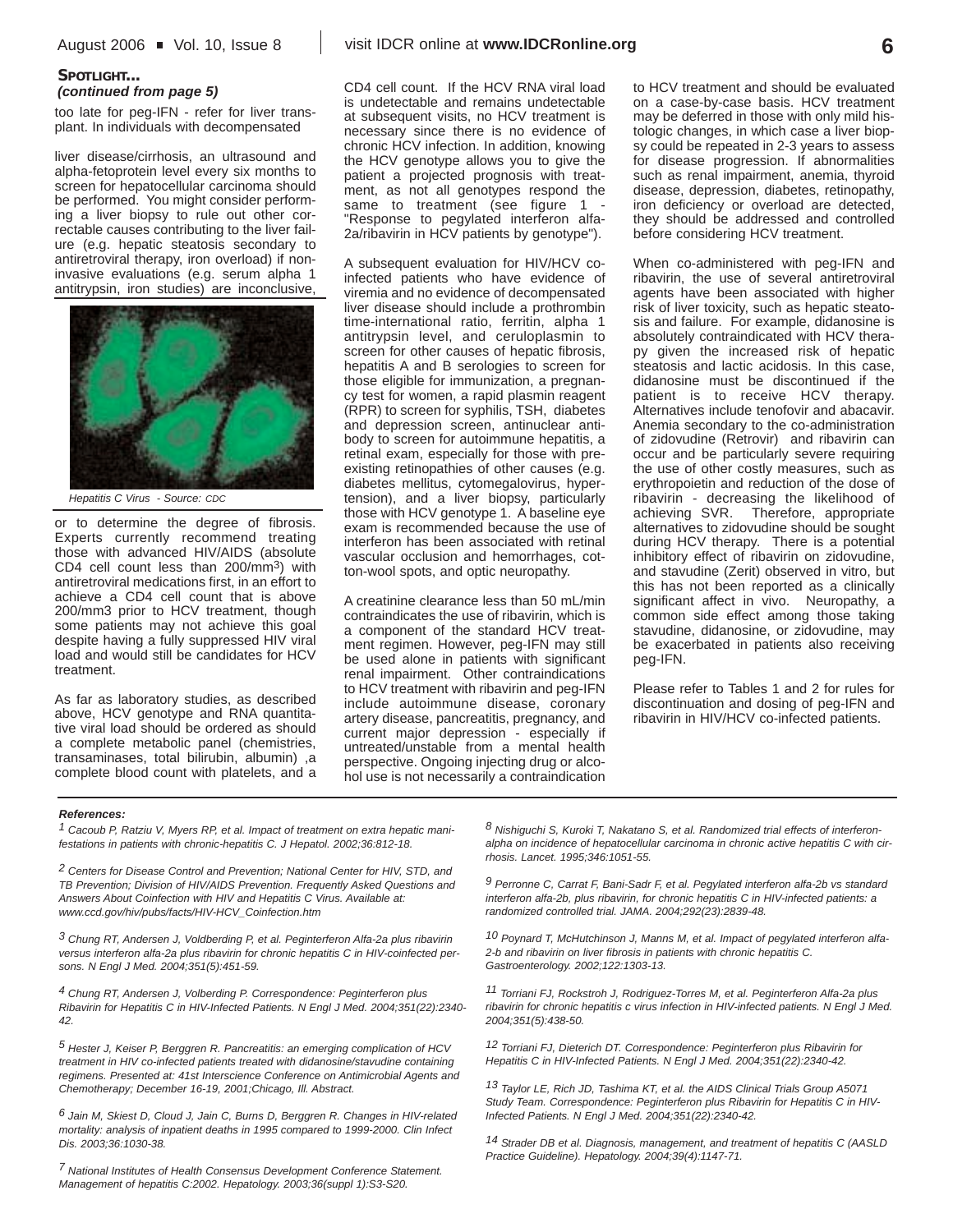**HBV 101 MEDICATIONS FOR TREATMENT OF CHRONIC HEPATITIS B** 

| <b>Drug</b>         | <b>Dose</b>                                                                                                                  | FDA approved to treat<br><b>CHB/HIV coinfection</b> | <b>Active</b><br><b>Against HIV</b> | <b>Comments</b>                                                                                                                                                          |
|---------------------|------------------------------------------------------------------------------------------------------------------------------|-----------------------------------------------------|-------------------------------------|--------------------------------------------------------------------------------------------------------------------------------------------------------------------------|
| IFN-alpha           | 5 MU daily or<br>10 MU 3X/wk                                                                                                 | <b>No</b>                                           | <b>No</b>                           | Few studies show suc-<br>cess. Perhaps better with<br>high ALT levels and CD4<br>lymphocyte<br>count $>350$ cell/mm <sup>3</sup> .                                       |
| Pegylated IFN-alpha | 180 ug/wk<br>by injection<br>for 6-12 mo.                                                                                    | <b>No</b>                                           | Yes*                                | Better than lamivudine<br>in one study of HBV<br>HBeAg-negative<br>patients w/ CHB. **                                                                                   |
| Lamivudine (3TC)    | 300 mg daily in<br><b>HIV-infected</b><br>patients minimum<br>treatment duration<br>of 12 mo.                                | <b>No</b>                                           | Yes                                 | Resistance rate of<br>20-25%/yr among HBV<br>isolates from HIV-infected<br>patients. Do not include<br>in HAARRT as the only<br>HBV active agent.                        |
| Emtricitabine (FTC) | 200 mg daily,<br>optimal duration<br>unknown.                                                                                | <b>No</b>                                           | Yes                                 | Similar in structure<br>to lamivudine, so<br>expected have same<br>rates of resistance.                                                                                  |
| Adefovir            | 10 mg daily,<br>optimal duration<br>unknown                                                                                  | <b>No</b>                                           | <b>No</b>                           | Concerns about HIV<br>resistance emerging to<br>tenofovir may limit use.                                                                                                 |
| Tenofovir (TDF)     | 300 mg daily,<br>optimal duration<br>unknown                                                                                 | No                                                  | Yes                                 | Recommended use as<br>part of a HIV-replication-<br>suppression regime.                                                                                                  |
| Entecavir           | 0.5 mg daily<br>in lamivudine-<br>naïve patients.<br>$1.0$ mg in<br>lamivudine-experi-<br>enced; optimal<br>duration unknown | Yes                                                 | <b>No</b>                           | No resistance during first<br>48 wks in treatment<br>naïve patients.<br>Resistance at 48 wks in<br>HBV isolates from 7% of<br>patients withlamivudine-<br>resistant HBV. |

*Modified from: Thio CL, Sulkowski MS, Thomas D. Treatment of Chronic Hepatitis B in HIV-Infected Persons: Thinking Outside of the Black Box. Clin Infect Dis. 2005;41:1035-40.* 

*\* Anti-HIV activity was noted in an HIV-hepatitis C virus coinfection trial - Torriani FJ, Rodriguez-Torres M, Rockstroh JK, et al. Peginterferon alfa-2a pluc ribaviron for chronic hepatitis C virus infection in HIV-infected patients. N Engl J Med. 2004;351:438-50. \*\* Marcellin P, Lau GKK, Bonino F, et al. Peg-interferon alfa-2a (40KDa) (Pegasys) monotherapy is more effective than lamivudine monotherapy in the treatment of HBeAg negative chronic hepatitis B: 72 week results from a phase III, partially double-blind study of Pegasys alone vs. Pegasys plus lamivudine vs. lamivudine [abstract 95]. In: Program and abstracts of the 39th Meeting of the European Assoc. of the Study of Liver Disease (Berlin). Geneva, Switzerland: Keyes International, 2004.*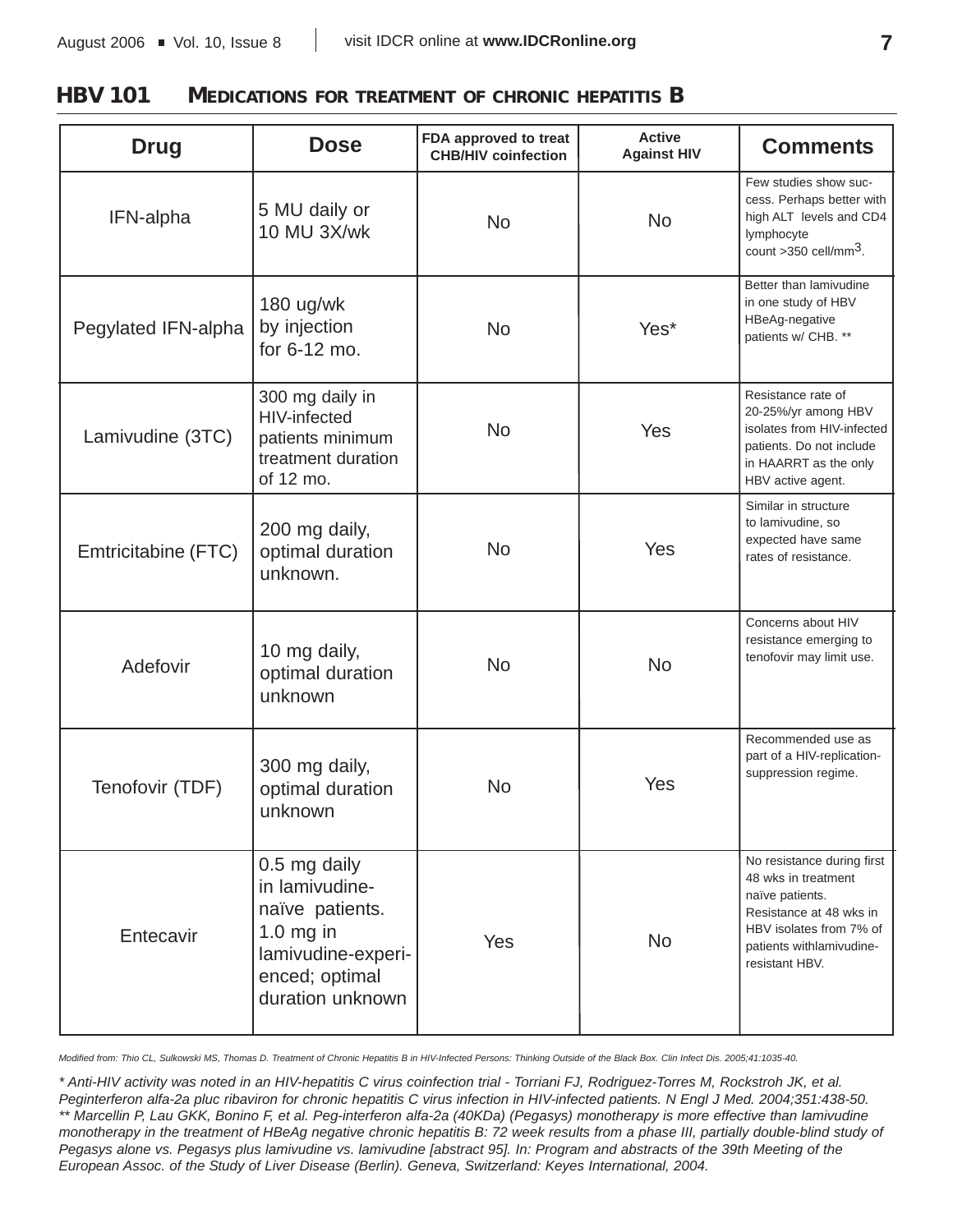# **SAVE THE DATES**

**7th Annual Inside/Out Summit**

"Rehabilitation Re-emerges: Working Together to Help Those Affected by Incarceration" September 11- 12, 2006 San Francisco, CA Program and Hotel Info: Visit: www.centerforce.org/summit Tiffany Barber, Summit Coordinator # 415 456 9980 X 135 E-mail: ybarraj@mail.amc.edu

**Correctional Medicine Institute's 2006 Intensive Review in Correctional Medicine** September 15-17, 2006 Baltimore, MD Visit: http://www.cmi2006.org/

**2006 United States Conference on AIDS**

**(USCA)** September 21-25, 2006 Hollywood, FL Westin Diplomat Hotel Visit: http://www.nmac.org/conferences\_\_\_trainings/USCA/

**46th Annual Interscience Conference on Antimicrobial Agents and Chemotherapy (ICAAC)**

September 27-30, 2006 San Francisco, CA Visit: http://www.icaac.org/

**44th Annual Infectious Diseases Society of America (IDSA) Conference** October 12-15th, 2006 Toronto, Ontario, Canada Visit: www.idsociety.org

#### **"Managing Addiction in the HIV-infected Patient"**

Live Satellite Video Conference Part of Management of HIV/AIDS in the Correctional & Community Setting October 18, 2006 Albany Medical College 12:30-2:30 CME & CNE credits available Visit: www.amc.edu/HIVConference E-mail: ybarraj@mail.amc.edu

#### **Infectious Disease in Corrections Report (IDCR) Symposium**

"Intensive review of ID in Correctional Health" Pre-conference before the NCCHC Conference Saturday Afternoon, October 28, 2006 CME credits available Hyatt Regency Hotel Atlanta, GA Visit: http://www.ncchc.org/education/national2006/atlanta.html

#### **National Commission on Correctional Health Care (NCCHC) Conference**

October 28- November 1, 2006 Hyatt Regency Hotel Atlanta, GA Visit: http://www.ncchc.org/education/national2006/atlanta.html

**134th Annual American Public Health Association (APHA) Meeting and Exposition**  November 4-8, 2006 Boston, MA Visit: http://www.apha.org/meetings/

**6th National Harm Reduction Conference** November 8-12, 2006 Oakland, CA Visit: http://www.harmreduction.org/6national/

**University of Texas Medical Branch (UTMB) HIV Mini-Fellowship** November 13-15, 2006 Moody Gardens Hotel and Convention Center Galveston, TX \$50.00 Registration Fee CME and CNE credits available Contact: Victoria Korschgen E-mail: vikorsch@utmb.edu Phone: (409)772-8799

# **NEWS AND LITERATURE REVIEWS**

### **Predictors of response to hepatitis A vaccine in HIV-positive patients**

US Public Health Service/Infectious Diseases Society of America guidelines for the prevention of opportunistic infections in HIV-infected individuals recommend that hepatitis A virus (HAV) vaccination be given to all HIV+ patients, particularly those with other chronic conditions such as hepatitis C virus infection. To determine the predictors of immune response to the HAV vaccine, researchers in New Haven, CT retrospectively examined the medical records of outpatients attending area HIV clinics. At these clinics baseline and post-vaccination HAV antibodies are measured routinely. Those who are found to be HAV susceptible are administered two doses of the HAV vaccine (1440 ELISA units given IM 6-12 months part). Of the 503 patients who had HAV serologic testing performed, 138 were HAV seronegative at baseline and completed both injections of the series. Less than half (48.5%) of these patients had evidence of a serologic response to the HAV vaccine series. In a multivariate analysis examining response to the HAV vaccine, being female and having a CD4 count >200 cell/mm3 at the time of initial vaccination were independent predictors of adequate response. Hepatitis C virus (HCV) exposure, antiretroviral therapy use, age and race were not different between responders and non-responders. These data suggest that delay of HAV vaccination until CD4 cell counts increase following HAART initiation may improve immune responses to HAV vaccine, especially among men.

*Weissman S, Feucht C, Moore BA. Journal of Viral Hepatitis. 2006;13(2):81-86.* 

### **A comparison of entecavir and lamivudine for chronic hepatitis B virus infection.**

Two large clinical trials pitted entecavir and lamivudine for the treatment of chronic HBV infection in HIV-uninfected patients. Chang and colleagues in Taiwan randomized 715 HBeAg-positive patients naïve to nucleoside analogues to lamivudine or entecavir for at least 52 weeks. The primary efficacy end point was histologic improvement (a decrease by at least two points in the Knodell necroinflammatory score, without worsening of fibrosis) at week 48. Secondary end points included a reduction in the serum HBV DNA level, HBeAg loss and seroconversion, and normalization of the alanine aminotransferase level. At 48 weeks, histologic improvement was seen in 72% of the entecavir assigned patients compared to 62% of those receiving lamivudine ( $p = 0.009$ ). Further, entecavir treated patients had deeper declines in HBV viral load (6.9 vs. 5.4  $log_{10}$  copies/mL, P<0.001). There was no difference in HBeAg seroconversion between the study arms (~20% in each group). Entecavir resistance was not detected during the first year of treatment and tolerability to the two agents was similar.

Lai and colleagues across the South China Sea in Hong Kong conducted a similar head-to-head of entecavir and lamivudine but enrolled HBeAg-negative patients. A total of 648 patients were randomized and as was seen in the trial of HBeAg-positive patients, entecavir yielded significantly greater rates of histologic improvement. Again, 70% of those assigned entecavir versus 60% of those receiving lamivudine had histologic improvement on liver biopsy ( $p = 0.01$ ). HBV DNA levels were undetectable in 90% of the entecavir group compared to 72% of the lamivudine group ( $p < 0.001$ ). Normalization of ALT levels was seen in 78% and 71% of the entecavir and lamivudine patients, respectively ( $p = 0.045$ ). As in the Taiwanese study, resistance to entecavir was not observed and there were no differences between arms in safety parameters.

In an editorial accompanying these papers, Jay Hoofnagle, MD of the National Institutes of Health, adds some temperance to any irrational exuberance concerning these results pointing out that current HBV therapies suppress but do not eradicate HBV infection - unlike successful HCV therapy. Therefore, there remains debate regarding which patients should be treated, with which agent(s) and for how long (see Main Article). These studies do demonstrate that entecavir is potent, relatively less prone to cultivate drug resistance and seemingly safe (high does of the drug in mice have been found to cause cancer). These qualities, Dr. Hoofnagle writes, make entecavir along with adefovir a reasonable first line therapy choice for HIV-negative chronic HBV-infected patients.

*Chang TT, Gish R, de Man, R et al. A Comparison of Entecavir and Lamivudine for HbeAg-Positive Chronic Hepatitis B. N Engl J Med. 2006;354(10):1001-10.* 

*Lai CL, Shouval D, Lok AS. Entecavir verus lamivudine for patients with HbeAg-negative chronic hepatits B. N Engl J Med. 2006;354(10):1011-20*

*Hoofnagle J. Hepatitis B--preventable and now treatable. N Engl J Med. 2006 Mar 9;354(10):1074-76.*

## **FDA updates black box warning on Aptivus (tipranavir)**

On June 30th, 2006 the FDA updated the black box warning on tipranavir protease inhibitor that is used in combination therapy with ritonavir (Norvir) for HIV-infected patients resistant to other drugs. The new warning is a result of 14 documented cases of intracranial hemorrhage in 13 of 6,840 people who took tipranavir during clinical trials. Eight of the 13 people died as a result of the hemorrhaging. According to the company, during an in-vitro experiment, tipranavir was observed to inhibit human platelet aggregation. Further, studies in rodents found an increase in coagulation parameters increased prothrombin time (PT) and activated partial thromboplastin time (PTT). Such changes were not observed in experiments of dogs. A 'Dear Doctor' letter sent to providers recommends that tipranavir/ritonavir should be used with caution in patients who may be at risk of increased bleeding from trauma, surgery or other medical conditions, or who are receiving medications known to increase the risk of bleeding such as antiplatelet agents or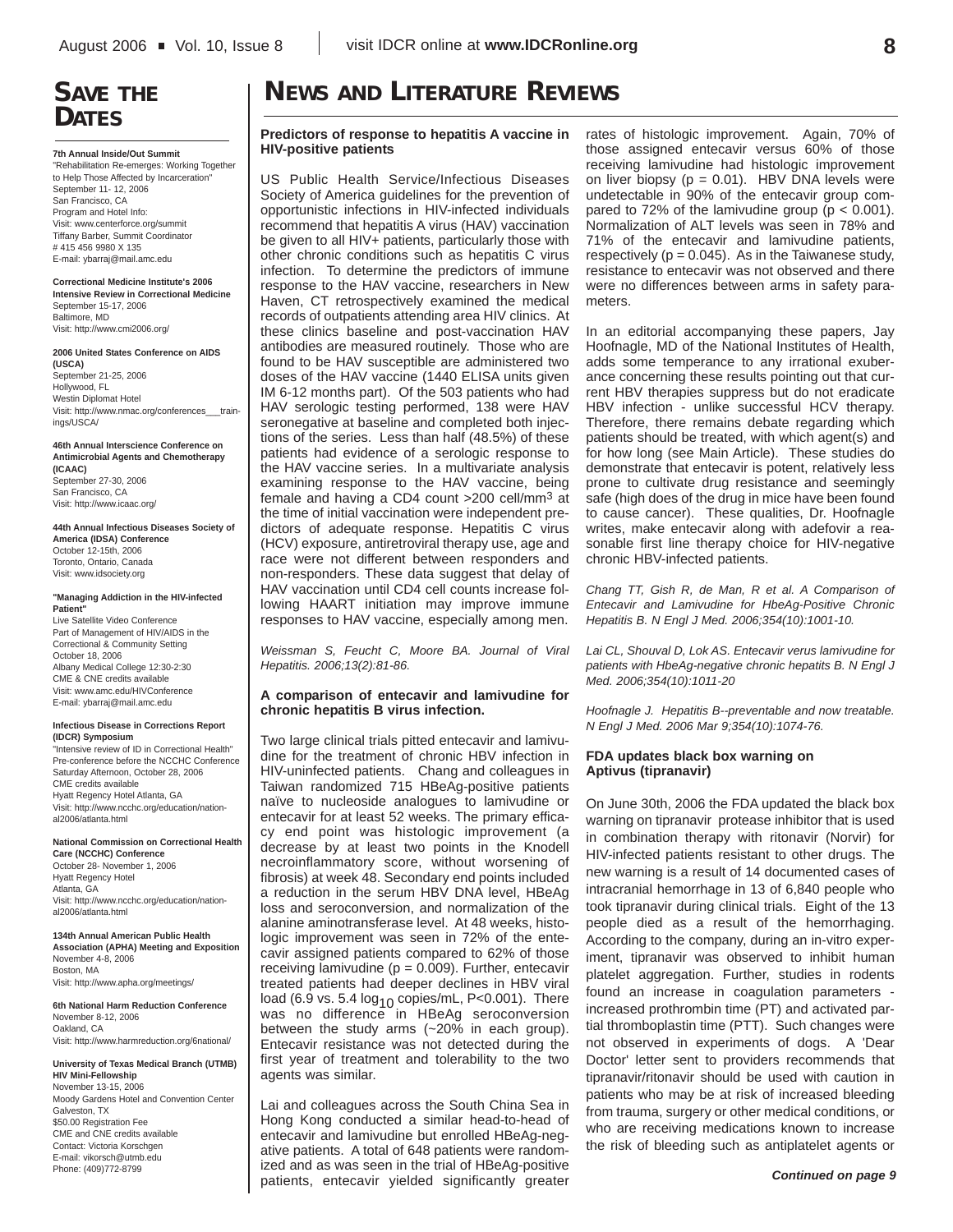# **NEWS AND LITERATURE REVIEWS** *(continued from page 8)*

anticoagulants. The warning label has previously sited liver failure as a possible effect of the drug.

*http://www.fda.gov/medwatch/safety/2006/Aptivus -tipranavir\_DHCP.pdf*

*http://www.fda.gov/medwatch/safety/2006/Aptivus \_PI.pdf*

### **FDA Approves New HIV Medications:**

### **Fixed dose tenofovir, emtricitabine and efavirenz (Atripla)**

The US Food and Drug Administration on July 12th approved a fixed dose once daily tablet combining efavirenz, emtricitabine and tenofovir - efavirenz - for the initial treatment of adults with HIV-1 infection. In the Department of Health and Human Services Guidelines for the Use of Antiretroviral agents in HIV-1-Infected Adults and Adolescents, the components of Atripla are recommended as one of the first-line regimens for treatment naïve patients. The side effects of the medication should be no different than its individual components. In patients with chronic hepatitis B virus (HBV) infection, the disruption of this new treament may cause greater severity of HBV infection as tenofovir and emtricitabine are potent

anti-HBV agents. The efficacy and safety of this new treament was demonstrated in a 48 week long clinical study and pharmacokinetic studies indicate comparable bioavailability of the components to that observed when administered individually.

*The U.S. Food and Drug Administration. FDA News. Available at: http://www.fda.gov/bbs/topics/NEWS/2006/NEW01408.html*

## **Darunavir (Prezista)**

Tibotec's darunavir, also known as TMC-114, a new protease inhibitor for HIV-infected patients who have developed resistance to other ARV therapy received accelerated FDA approval in June. The drug, co-administered with ritonavir, was approved based on the findings of two randomized controlled studies examining the safety and efficacy of the darunavir/ritonavir in heavily treatment experienced patients. As a condition of the accelerated approval of the drug, Tibotec will conduct studies to evaluate the clinical benefits of darunavir. It will also perform studies on the effects of the drug in children and patients with liver dysfunction.

*The U.S. Food and Drug Administration. FDA News. Available http://www.fda.gov/bbs/topics/NEWS/2006/NEW0 1395.html*

## **RESOURCES**

**Bureau of Justice Prison Statistics Hepatitis Testing and Treatment**

http://www.ojp.usdoj.gov/bjs/abstract/httsp.htm

**CDC Patient Information on Viral Hepatitis** http://www.cdc.gov/ncidod/diseases/hepatitis/

**CDC Hepatitis C Coordinator Web site Portal** http://www.cdc.gov/ncidod/diseases/hepatitis/reso urce/coordinators\_portal.htm

**Federal Bureau of Prisons Hepatitis C Clinical Practice Guidelines 200**5

http://www.bop.gov/news/PDFs/hepatitis.pdf

### **Diet Recommendations for Hepatitis C Infected Individuals**

http://www.dietitians.ca/resources/HepatitisC\_Gui delines.htm

**Hepatitis B Vaccination Coverage Among Adults --- United States, 2004**

**MMWR May 12, 2006 / 55(18);509-511** http://www.cdc.gov/mmwr/preview/mmwrhtml/mm 5518a3.htm

# **IDCR-O-GRAM**

**Clinical management of ARV-associated hepatotoxicity in patients with HIV/HCV coinfection**

|                                                                                    |                                                                                                                      | Increase serum ALT or AST<br>levels after initiation of<br>ARV therapy                                                                                                                                            |                                                                                                                                                   |
|------------------------------------------------------------------------------------|----------------------------------------------------------------------------------------------------------------------|-------------------------------------------------------------------------------------------------------------------------------------------------------------------------------------------------------------------|---------------------------------------------------------------------------------------------------------------------------------------------------|
| Grade 1 or 2 increase<br>line abnormal value)*.                                    | (defined as <5 X upper limit of base-<br>line normal value or $<$ 3.5 X the base-                                    | Grade 3 or 4 increase (defined as<br>either >5 X upper limit of baseline<br>Inormal value or $>3.5$ X the baseline<br>abnormal value).                                                                            |                                                                                                                                                   |
| to nevirapine or abacavir)?                                                        | Does patient have symptoms of<br>acute hepatitis C, mitochondrial toxi-<br>city, or a hypersensitivity reaction (eq. | Exclude alternative causes of acute<br>hepatitis. ** Consider discontinuation of<br>ARV therapy.*** If suspicious of mito-<br>chondrial toxicty or a hypersensitivity<br>reaction (eg. to nevirapine or abacavir) |                                                                                                                                                   |
| Yes                                                                                | <b>No</b>                                                                                                            | Decrease in serum ALT or AST lev-<br>apy.                                                                                                                                                                         | No change or increase in serum ALT<br>$\,$ lels after discontinuation of ARV ther- $\,$ II or AST levels after discontinuation of<br>ARV therapy. |
| Follow algorithm for grade 3 or 4<br>increase in serum ALT or AST levels. <b>I</b> | ALT or AST levels monthly. Continue<br>ARV therapy. Monitor serum ALT or<br>AST levels monthly.                      | Reinitiate ARV therapy with new<br>drug regime. Monitor serum ALT or<br>AST levels closely.                                                                                                                       | Consider liver biopsy and treatment<br>of underlying liver disease (eg.HCV<br>infection).                                                         |

Modified from: Berggren R. Management of patients coinfected with HIV and hepatitis C virus. Infectious Disease Special Edition. 2004;7:26-29.

\* Based on Martinez E, Blanco JL, Arnaiz JA, et al. Hepatotoxicity in HIV-1-infected patients receiving nevirapine-containing antiretro viral therapy. AIDS 2001;15:1261-1268.

\*\* Consider acute hepatitis A and B virus infection, other infectious causes of hepatitis, and nucleoside analog reverse transcriptase inhibitor-related lactic acidosis syndrome due to mitochondrial toxicity.

\*\*\*Patients that have grade 3 or 4 hepatotoxicity and no symptoms of acute heptatitis who remain on ARV therapy should be monitored closely.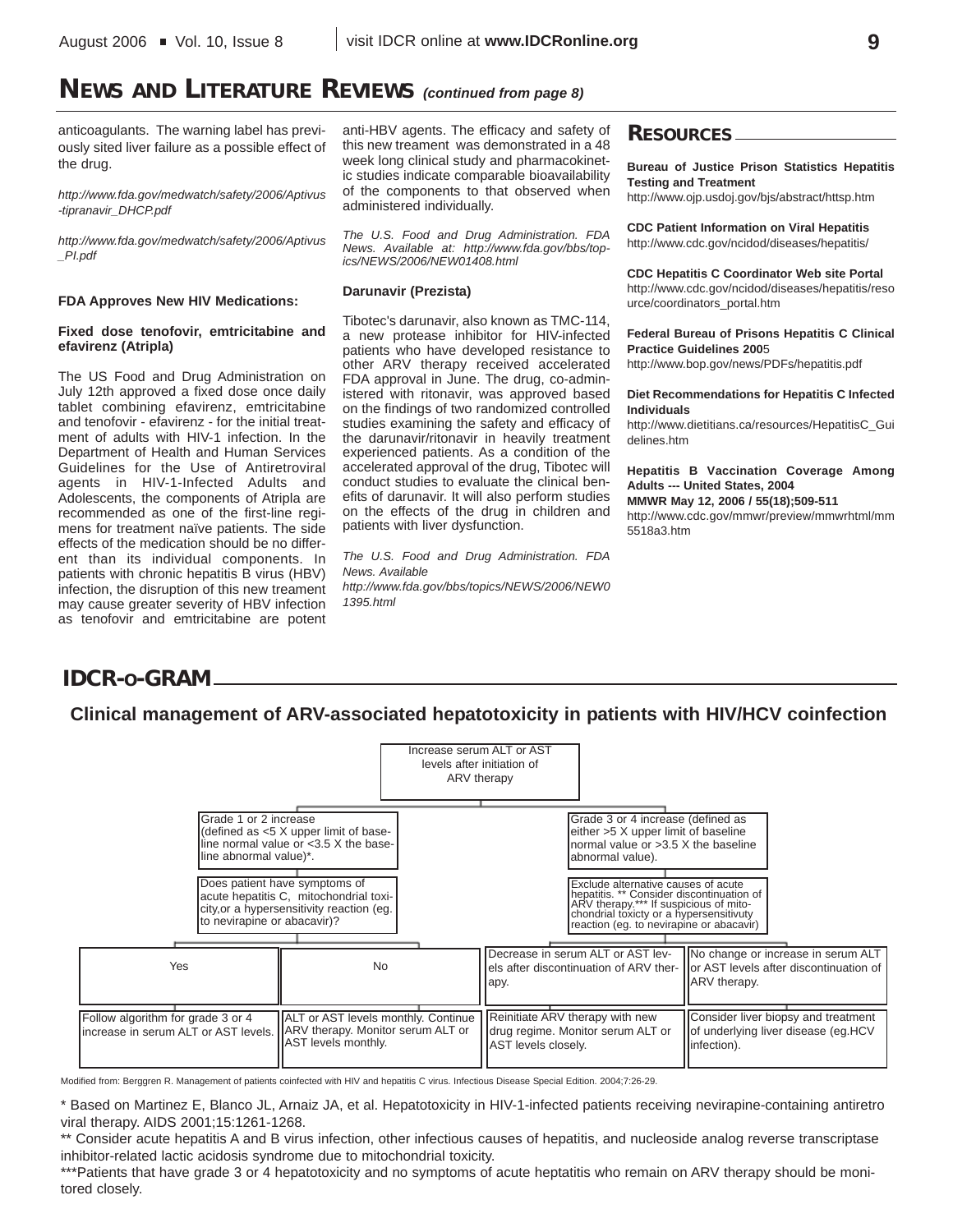# **SELF-ASSESSMENT TEST FOR CONTINUING MEDICAL EDUCATION CREDIT**

This activity has been planned and implemented in accordance with the Essential Areas and Policies of the Accreditation Council for continuing<br>Medical Education through the joint sponsorship of Medical Education Collaborat to provide continuing medical education for physicians.

Medical Education Collaborative designates this educational activity for a maximum of 1.25 AMA PRA Category 1 Credit(s)™. Physicians should only claim credit commensurate with the extent of their participation in the activity. Statements of credit will be mailed within 6 to 8 weeks following the program.

### **Objectives:**

- The learner will be able to list major criteria for treatment of hepatitis B virus (HBV) infection.
- The learner will understand the need to choose HBV therapies that will not cultivate HIV drug resistance in the HBV-HIV co-infected patient. The learner will be able to cite predictors of response to treatment of hepatitis C virus (HCV) infection.

1. Treatment of hepatitis B virus (HBV) infection is indicated in patients with the following EXCEPT:

- A. Evidence of chronic HBV infection such as persistent positive HBsAg
- B. HBV DNA level that is greater than 104 copies/mL
- C. Normal ALT level
- D. A family history of hepatocellular carcinoma

2. In patients who meet criteria for HBV therapy and have never been exposed to lamivudine which of the following are considered suitable therapies:

- A. Lamviudine
- B. Entecavir
- C. TDF
- D. A or B

**Instructions:**

E. Neither A or B

3. In the setting of HBV-HIV co-infection treatment of HBV must take into consideration overlapping drug resistance of antivirals for each infection. Which of the following agents have activity against both HIV and HBV?

- A. Tenofovir
- B. Lamivudine (3TC)
- C. Emtricitibine (FTC)
- D. Entecavir
- E. A, B and C

4. Factors associated with response to HCV therapy include which of the following:

- A. HCV genotype (genotype 1 is less responsive)
- B. Lower plasma HCV viral load
- C. Lower body weight
- D. Tolerance of higher doses of ribavirin
- E. All the above

5. Didanosine should never be co-administered with HCV therapy True or False?

- A. True
- B. False

**In order to receive credit, participants must score at least a 70% on the post test and submit it along with the credit application and evaluation form to the address/fax number indicated. Statements of credit will be mailed within 6-8 weeks following the program.**

| IIISU UUUOIIS.<br>• Applications for Credit will be accepted until<br>August 31, 2007.<br>• Late applications will not be accepted.<br>• Please anticipate 6-8 weeks to recieve your certificate. | MEDICAL<br>EDUCATION<br>COLLABORATIVE®<br>The Authority in<br>Continuing Education        |  |  |  |
|---------------------------------------------------------------------------------------------------------------------------------------------------------------------------------------------------|-------------------------------------------------------------------------------------------|--|--|--|
| Please print clearly as illegible applications will result in a delay.                                                                                                                            |                                                                                           |  |  |  |
| Name:                                                                                                                                                                                             |                                                                                           |  |  |  |
|                                                                                                                                                                                                   |                                                                                           |  |  |  |
|                                                                                                                                                                                                   |                                                                                           |  |  |  |
|                                                                                                                                                                                                   |                                                                                           |  |  |  |
| <b>Please Check which credit you are requesting ____ ACCME or ___ Non Physicians</b>                                                                                                              |                                                                                           |  |  |  |
| I certify that I participated in IDCR monograph - August 2006 Issue                                                                                                                               | <b>Please Submit Completed Application to:</b>                                            |  |  |  |
| Please fill in the number of actual hours that you attended this activity.                                                                                                                        | <b>Medical Education Collaborative</b>                                                    |  |  |  |
|                                                                                                                                                                                                   | 651 Corporate Circle, Suite 104, Golden CO 80401<br>Phone: 303-420-3252 FAX: 303-420-3259 |  |  |  |
| For questions regarding the accreditation of this activity, please call                                                                                                                           |                                                                                           |  |  |  |
|                                                                                                                                                                                                   | (303)420-3252                                                                             |  |  |  |